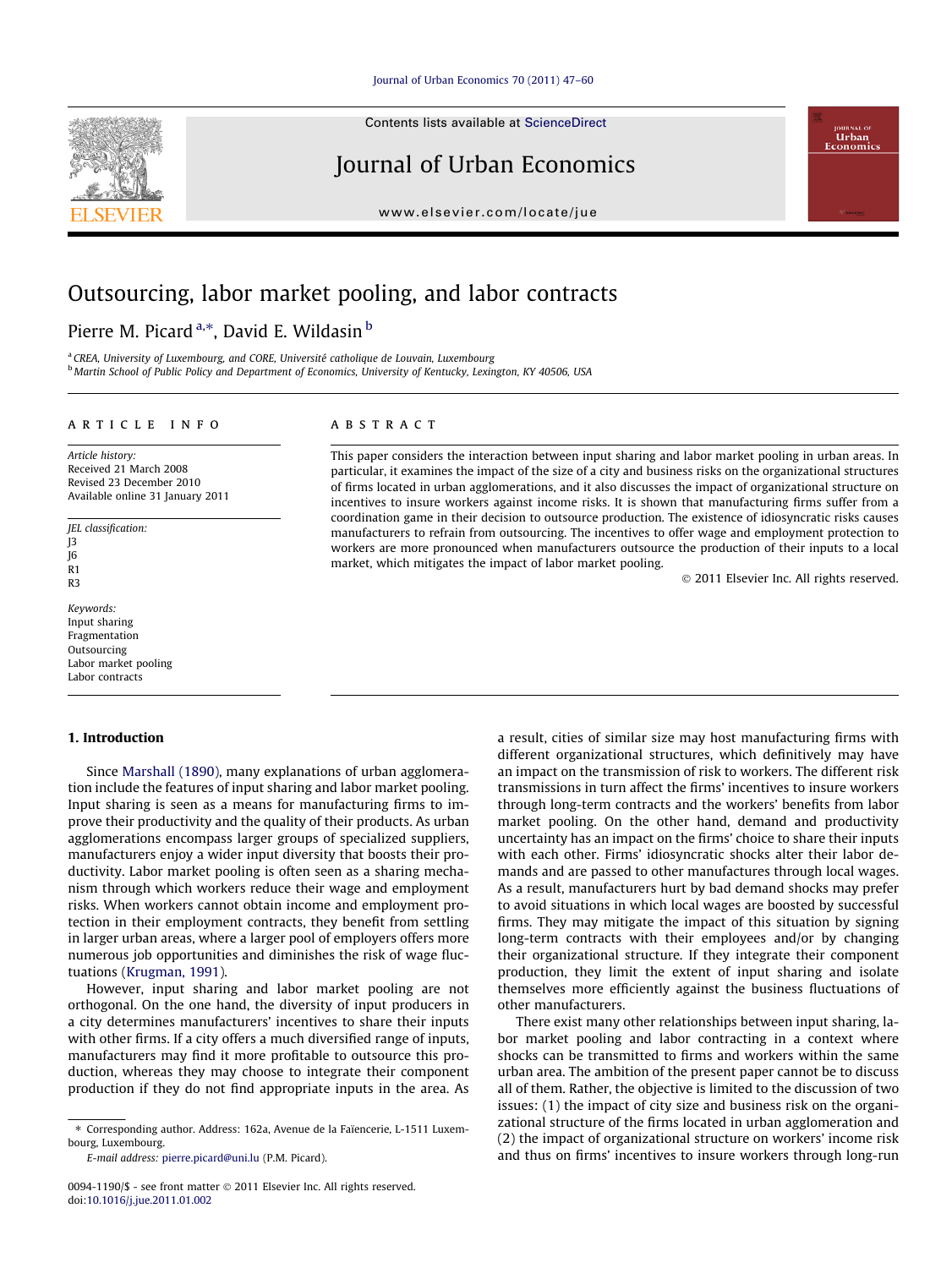labor contracts in cities. The first issue precedes the second because one needs to have some understanding of how manufacturers choose their organizational structures before investigating the impact of the latter on labor market issues. If manufacturers mainly outsource the production of their intermediate goods, workers will face risks that are mainly associated with the producers of intermediate goods. By contrast, they will face the risk transmitted by manufacturers when the latter integrate their production. The wage fluctuations for each group of firms may significantly differ. Finally, the above issues about firms' organizational strutures and workers' contracts become specific in the context of cities that host the production of intermediate products. Intermediate commodities can be used to enhance final products so that larger cities are associated with higher productivity and wages [\(Fujita, 1989; Fujita and Thisse, 2002\)](#page--1-0). The size of a city is therefore likely to be an indicator of the potential for the diversity in intermediate commodities and thus the degree of incentives to outsource the component production with other firms in the city.

More specifically, this paper discusses a model where firms choose whether to integrate or outsource the production of their components, where uncertainty arises from uncertain prices on external markets (or from uncertain productivity) and where firms may be able to insure workers using implicit labor contracts. More specifically, as in [Ethier \(1982\) and Fujita \(1989\),](#page--1-0) $^{\rm 1}$  we assume a set of firms in an urban area or economic region that operate under conditions of increasing returns to input diversity. These firms – henceforth called ''manufacturing firms'', for convenience – produce tradable goods, using non-traded intermediate goods and services called ''components''. These intermediate commodities may be produced within the manufacturing firms themselves – a vertically integrated structure. Alternatively, components may be produced by specialized component producers who sell these components to the downstream manufacturing firms. In this ''outsourcing'' case, manufacturers benefit from input sharing and ''Chamberlinian externalities''; that is, from the larger diversity of components that is produced in a region hosting more component producers. Stochastic demand for traded goods implies that manufacturing outputs, prices, and profits are also random, as are derived demands for intermediate and primary inputs. In particular, external demand shocks may result in stochastic fluctuations in the wages received by risk-averse workers - depending on the nature of labor contracting and, in particular, on whether workers are hired under fixed wages in advance of the realization of external demand shocks or are instead hired (and fired) under wages that depend on these realizations. The equilibrium structure of firms and employment contracts determine the ultimate distribution of income risks among firms and workers within the region.

The paper presents two sets of results. The first set of results concerns production structures, city sizes and business risks. As a first point, we show in a model abstracting from uncertainty issues that firms do not choose to outsource their component production in small cities. This reflects the above-mentioned idea that outsourcing is beneficial only if there exists a good potential for intermediate good diversity, which occurs only if there are many manufacturers interested in outsourcing. By contrast, we show that in larger cities, a coordination problem arises and that there can exit multiple equilibria where all manufacturers either integrate or outsource. The manufacturers' production structure in the location can become history dependent and can be locked in a ''wrong'' configuration. In contrast to the outsourcing literature, the existence of multiple equilibria does not stem from opportunism and holdup problems in the outsourcing relationship

([Grossman and Helpman, 2002, 2005\)](#page--1-0) but comes from the existence of gains from input diversity. To our knowledge, this effect has not been highlighted in the literature. The second point concerns production structures and business risks. We show that stronger business uncertainty increases manufacturers' incentives to avoid outsourcing. This is because manufacturers lose some flexibility to adapt their production process to their own idiosyncratic demand conditions under outsourcing. When business uncertainties are higher, manufacturers prefer to maintain control over the use and range of components. Those results suggest that the lack of market thickness is a necessary condition for the emergence of a city hosting only integrated manufacturers. By contrast, market thickness is a necessary condition for outsourcing when coordination issues are solved. These results set the stage of the subsequent analysis.

The second set of results relates to firm structure, labor contracts and business risk. Intuitively, ex ante labor contracts offer insurance to workers but reduce the production flexibility of manufacturers, as any ex post renegotiation of wages and employment becomes more difficult. For the sake of exposition, we compare the firms' incentives to offer ex ante labor contracts in cities hosting either only integrated or only outsourcing manufacturers. In cities with integrated manufacturers, the amplitude and covariance of business risks have an important impact on the decision to offer those labor contracts. In particular, when many manufacturers produce in the city, they do not offer ex ante contracts if their business risks are diversified; rather, they do so if the risks are perfectly-correlated. When risk correlation is not perfect, all manufacturers offer ex ante contracts if workers are sufficiently risk averse. The risk premium paid by risk-averse workers on their wage must compensate for the manufacturing flexibility losses. Those results are intuitive and the paper discusses them in more detail. However, the situation is different in cities with only outsourcing manufacturers. In these cities, the labor market includes a sector of component producers that engage in monopolistic competition. Small component producers have incentives to enter before the realization of shocks and to outbid their competitors by offering ex ante contracts that risk-averse workers value more. This is so because those small component producers are not harmed by flexibility costs as manufacturers are. Indeed, the above flexibility costs stem from the inability to adapt the input ranges to demand realizations and affect only manufacturers. Component producers can thus be more aggressive than manufacturers in offering insurance to workers. In particular, there exist situations in which component producers offer ex ante contracts that include an actuarially fair insurance to workers, whereas integrated manufacturers offer no ex ante contracts at all. This effect may vanish when small component producers become risk-averse or face credit market constraints.

The paper offers some perspectives on the two strands of literature about input sharing and labor market pooling. First, since the study by [Fujita \(1989\)](#page--1-0), the main benefit of input sharing in cities (or regions) has been modeled with CES production functions (à la [Ethier, 1982](#page--1-0)). In this strand of literature, the manufacturing firms exporting out of cities gain from the input variety present in a local input market, where input producers face monopolistic competition. The present paper shows that this local market may not exist if the number of manufacturers is small or if coordination problems are not solved. As a case in point, small peripheral cities are likely to organize themselves as factory towns where a small number of manufacturers integrate their production. Vertical linkages are then absent in peripheral cities so that the studies that assume vertical linkages in both core and peripheral locations may be subject to qualifications (e.g. [Venables, 1996](#page--1-0)). Second, following [Krugman \(1991\),](#page--1-0) the literature on labor market pooling studies the impact of labor pooling on workers' and firms' incentives to

<sup>&</sup>lt;sup>1</sup> See further discussion in [Duranton and Puga, 2000; Fujita and Thisse, 2002](#page--1-0), chapter 4.